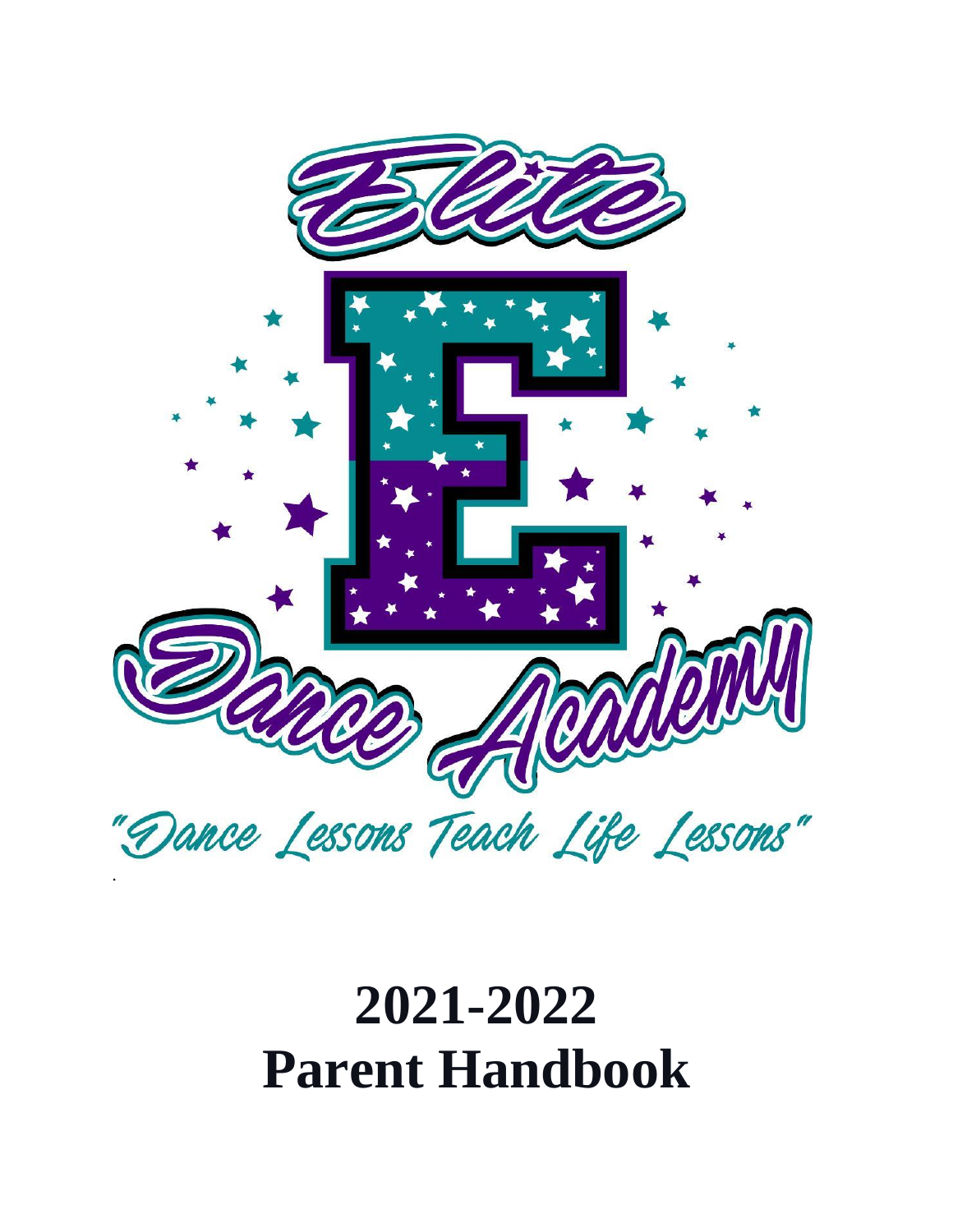## Welcome to Elite Dance Academy!

We are excited to have you and your child as a part of our studio. We take our roles as mentors and teachers in your child's life very seriously. Our objective is to inspire a passion for the art of dance in every child who passes through our doors. In the process, we strive to set the right example and help your child (and you) create memories that will last a lifetime.

Elite Dance Academy is committed to providing high-skilled dance classes to enhance the overall development of the student. We offer a safe and child-centered environment to encourage our students to explore dance with qualified, nurturing teachers.

We believe that the art of dance training encourages young people to develop a positive selfimage as they increase awareness of their physical being. Along with improving coordination skills and developing muscular awareness, dance classes give children the freedom to express themselves through movement.

## **Elite Dance Academy Mission Statement**

*To provide a creative, fun, and healthy experience to individuals interested in performing arts as either careers or recreation. Elite Dance Academy strives to inspire self-confidence, coordination, and individuality in every student we teach.*

## **Contact Information**

Elite Dance Academy 418 W Caldwell Ave, Visalia, CA 93277 Phone: 559-627-3200 Fax: 559-627-3210

### **Email:** [elitedanceinfo@att.net](mailto:elitedanceinfo@att.net)

**Website:** [www.elitedancevisalia.com](http://www.elitedancevisalia.com/) **Owners/Director:** George & Devon Vasquez **Office Admin:** Shelbie Handley

### **Instructors**

Aubrey Buchanan, Briana McNamara, Amanda Tobin, Janelle Gonzalez, Marissa Vasquez, Megan Russell, Jessica King, Makenna Handley, and Ashley Gonzalez

The highest educational standards are expected from all Elite Dance Academy faculty members. They are lifelong learners who continue to educate themselves through certification programs, teacher-training schools, conferences, and other learning opportunities.

## **Office Hours**

Monday-Thursday 3:30pm-8:00pm Friday-Sunday Closed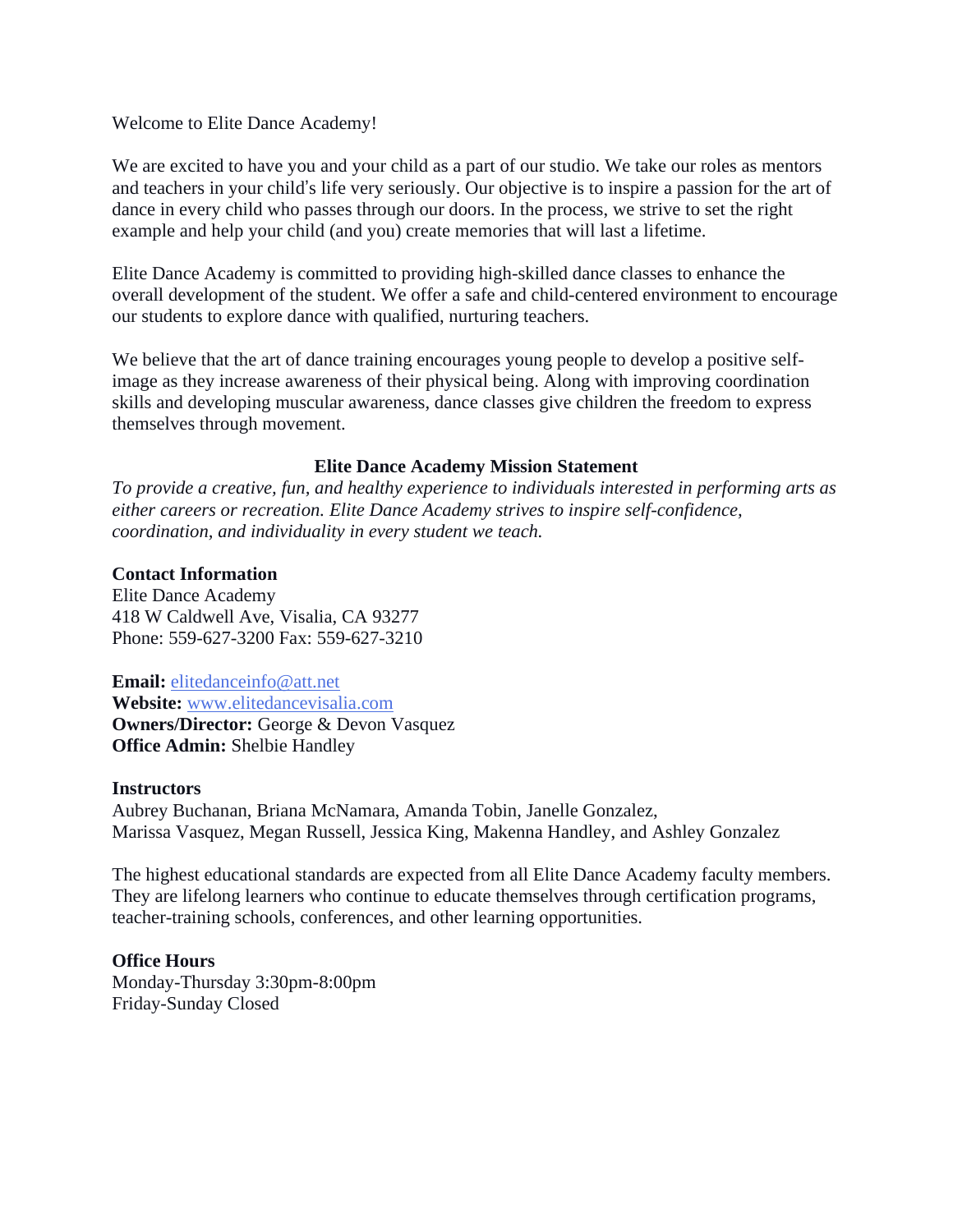## **Holiday Closure Calendar**

**Labor Day:** (Makeup class allowed) **Closed Monday, September 6th**

**Thanksgiving Break:** (No makeup classes allowed) **Closed Monday, November 22 nd - Monday, November 28 th Visalia Christmas Parade:** (Make up class allowed) **Closed Monday, November 30th Classes resume Tuesday, November 30th**

**Winter Break:** (No makeup classes allowed) **Closed Monday, December 20 th – January 2 nd. Classes resume Monday, January 3 rd**

**Martin Luther King Day:** (Makeup Class Allowed) **Closed Monday, January 17th** 

**President's Day:** (Make-up classes allowed) **Closed Monday, February 21st**

**Spring Break:** (No makeup classes allowed) **Closed Monday, April 11th – April 17th. Classes resume Monday, April 18th**

**Memorial Day:** (No makeup classes allowed) **Closed: Monday, May 30 th**

All holidays have been averaged into the 11-month dance calendar meaning tuition is the same each month regardless of closures. Certain holidays that fall on a Monday are allowed a makeup class or classes; dancers are encouraged to choose a similar class to attend as a makeup class except for the following Thanksgiving Break, Winter Break, Spring Break and Memorial Day. Please ask at the front desk what class would be best for makeup.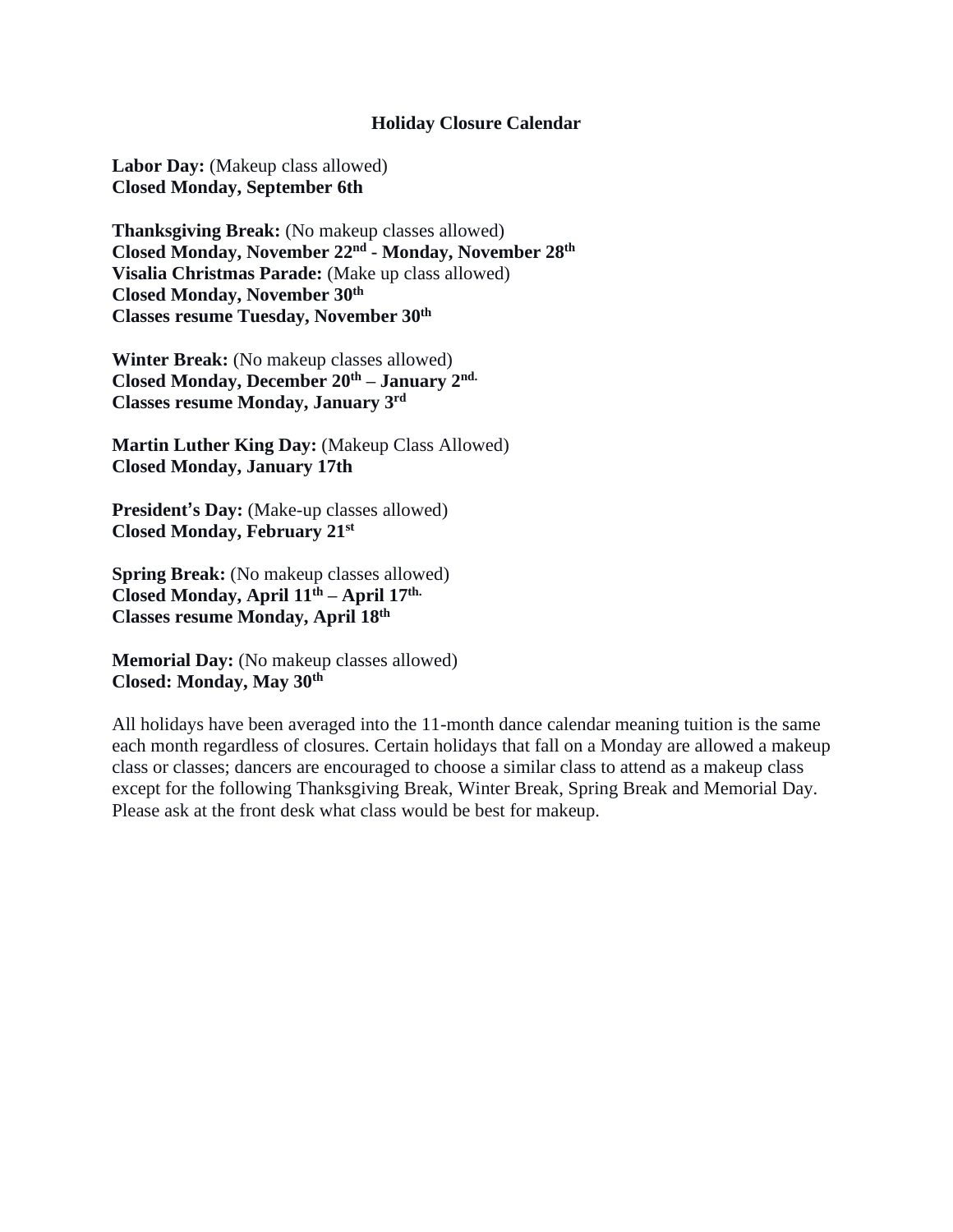## **For Our Parents**

We believe that children's success depends on the support of their parents or guardians. Because your commitment to the process makes an enormous difference, we encourage you to be a part of your child's dance education.

Our programs rely on a positive atmosphere and educational experience for our faculty and students and their parents. Cooperation between all parents is expected. Showing respect—for other parents, the students, and the faculty—makes an important impression on the children. You are a role model for your child about how to interact with others in a professional setting.

Your child's presence at all classes is imperative. The spirit of teamwork and the lesson of dedication is a big part of our school's educational process.

Parents and teachers may look at a child's learning from different perspectives. However, we believe they share a common goal: to ensure that every child receives the best possible training, both physically and mentally. Mutual respect among our faculty and our students 'parents provides the children with the ultimate care and education.

**NEW:** *We are a closed lobby studio meaning; no waiting inside the studio for dancer due to COVID-19. Parents are asked to bring child to the studio front door to be checked in by an EDA staff member. At check in dancers will be given hand sanitizer and temperature check. Dancer will be dismissed to a parent or guardian at the front door at the end of class. Dancers under the age of 10 years are not allowed to cross the parking lot without an adult. Classes for Tiny Tots 2/3 years, Twinkle Tots 3/4 years and Twinkle Tots 4-6 years will be available to watch through zoom. An access link and password will be emailed prior to the first class. We cannot guarantee your child will be visible through zoom however it allows us to communicate with a parent if a child needs them during the class. New students struggling with separation anxiety may request to stay inside the first two weeks only. We are only allowing five parents inside at a time. Masks are not required for fully vaccinated adults, however those not vaccinated are asked to wear a face covering. Face coverings for students are optional.*

## **For Our Students**

The first step to becoming a successful dancer is making a solid commitment to your classes. A strong technique is a key ingredient, and class is where you develop that technique. Come to each class prepared to learn and without personal distractions. Class time is your chance to focus on yourself, so try to leave your concerns or worries at the studio door. True progress is made when you look at each class as an opportunity to become better at what you love to do. Dance full-out, stretch a little further, become more aware of your technique, and make the most of every class.

Respect for teachers is essential. Listen to each correction given, whether it's directed at you or another dancer. A correction is an honor; it shows you how much a teacher cares about your progress as a dancer. Always say thank you when a teacher or choreographer offers you constructive criticism. Nothing can stop those students who apply themselves in every class and appreciate their teachers 'knowledge and experience.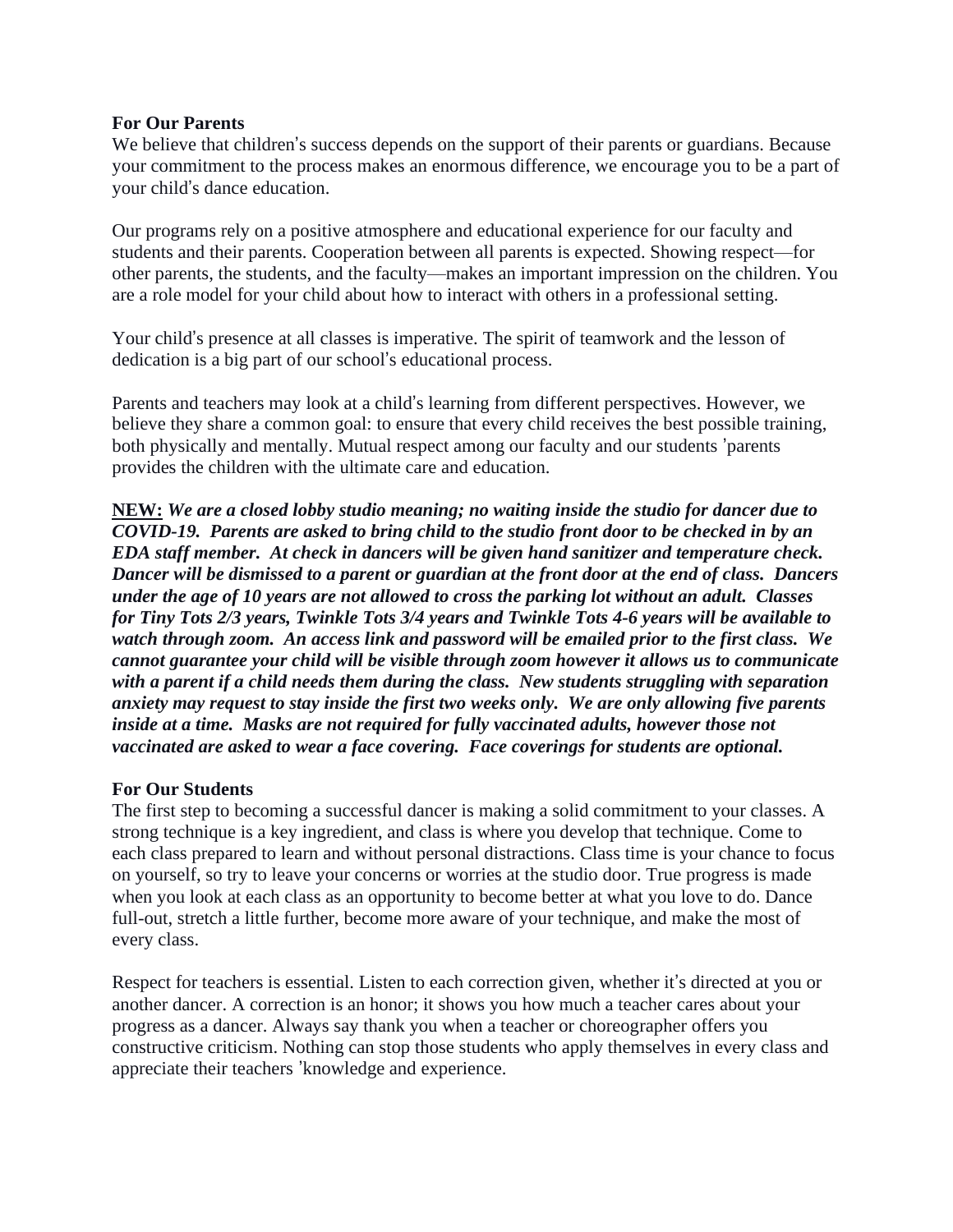## **Special Information for Parents of Preschool Students**

Our purpose is to provide the highest quality preschool education in a secure, nurturing, and stimulating environment. Elite Dance Academy serves the physical, emotional, and intellectual needs of preschool students. We meet these goals with our age-appropriate curriculum and ongoing communication with parents. The first few weeks of classes serve as an introductory phase to help students become comfortable with the overall dance experience, the classroom, their teacher, and their classmates.

Right from the beginning, we focus on your child's coordination, listening skills, musical awareness, and developing imagination. We accomplish this through age-appropriate music and song, simple stretching exercises, ballet, and tumbling basics, and games in an environment of creativity.

Twinkle Star Dance is about helping children learn to tap into their imaginations and express themselves creatively, not necessarily about learning steps (although they do get introduced to some basic steps). So, do not be disappointed if your child does not pirouette around the house or look like a budding ballerina right away.

## **Separation from the Parent**

The process of separating from the parent as the child attends dance class is an important accomplishment of preschool children.

As children mature, they begin to identify themselves as independent personalities. In separating from you, the parent, your child is learning:

- to develop an interest in the activities of the dance class.
- to feel comfortable with other children in the class.
- to understand that his/her parent will come back and pick him/her up.
- to understand that all parents leave their children and come back for them.:
- Emphasize what the child is doing at the dance class rather than what you do while he/she is in class.
- Before you leave, see that the child is involved in an activity or is in the hands of a teacher.
- Avoid prolonged good-byes.
- Ask the teacher for help in separation. We expect the crying (and usually the tears are for the parent's benefit).

At this young age, it is extremely important to arrive to class on time or early, so the student does not feel rushed or pressured to enter the middle of class. This is where most emotional break downs occur. If your student has a meltdown, we ask that you do not enter the classroom to attend to them. If the instructor feels they need your assistance, they will come to get you. We have found that letting student work through these situations have the best outcome.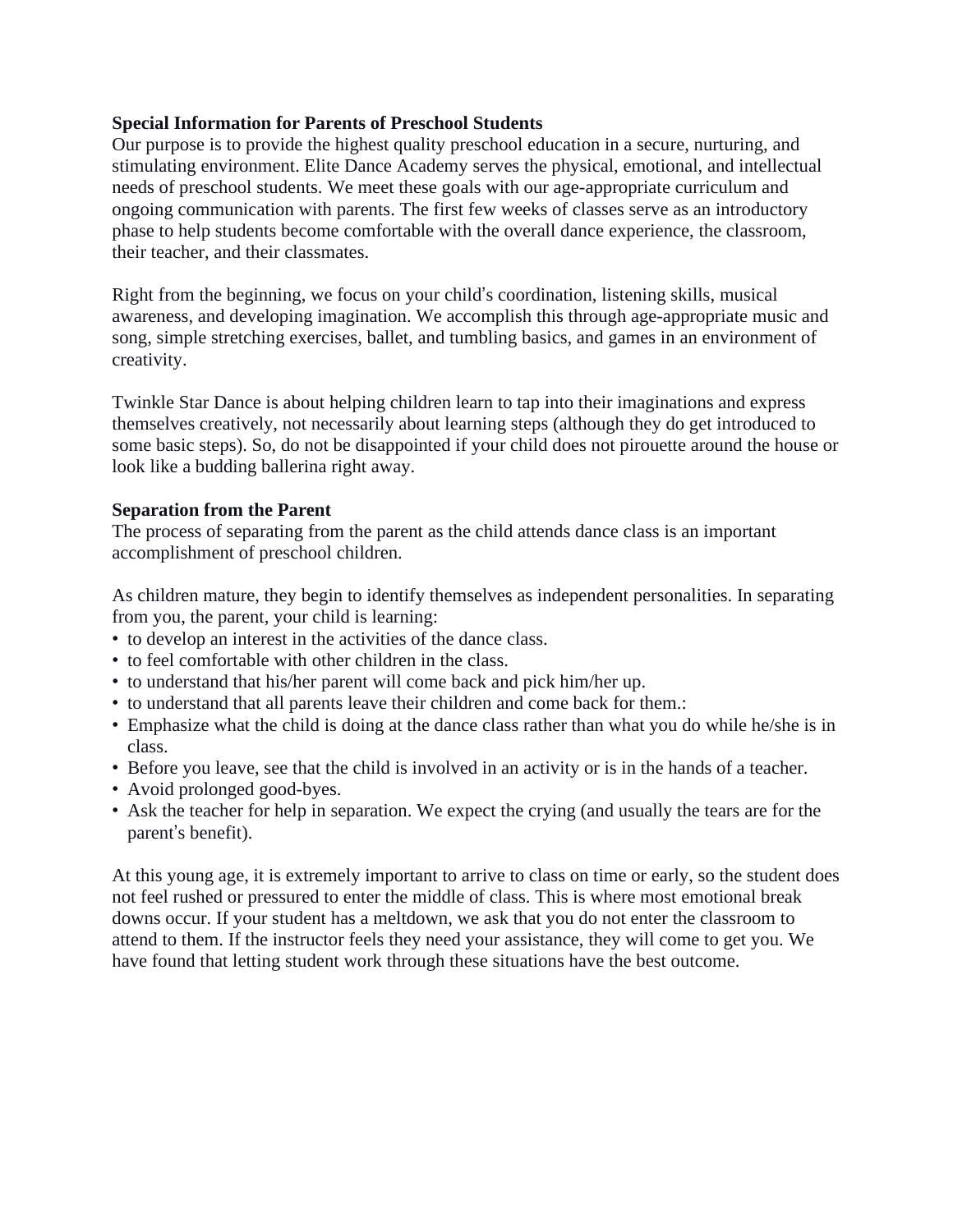# **It May Not Be the Right Time**

If your child cries or is not wanting to participate in activities, please do not panic. Our instructors and assistants are used to crying and apprehension, especially towards the beginning of the dance year. Please know this is normal. When crying starts, the assistant or instructor will initiate conversations and make attempts to assist your student in participation. If the student continues to cry for a lengthy period, the assistants or teacher may decide to bring the student back to the parent in the waiting room. Please do not come into the classroom if you notice your student crying. Allow for the instructors to make attempts to engage the student and allow the instructor to bring the child to you. Again, this starts to develop trust from the student to the teacher.

If your student is crying before coming into the class, trying to run away, etc. please do not force them into the classroom. This creates more stress and can create a long-lasting negative dance experience. We encourage all parents of our preschool age students to at least try for 3-4 weeks. If it is noticeable within the 3-4 weeks that the student will not participate, we highly encourage trying again in a few months.

# **Understanding Dance Education**

As a parent, you play an important role in supporting your student financially. Still, your emotional support is of equal—and perhaps even greater—value. Encourage your child to be the best that he or she can be regardless of what others may achieve. Dance is an individual art form, and children need to be allowed to achieve at a comfortable pace. No two students will progress at the same rate, even if they experience the same training. It's important to encourage children to focus on themselves, give their all, and be satisfied with their accomplishments.

Not all children will develop into professional dancers. One of our faculty's primary goals is to teach life lessons and skills that offer children the best chance for success. Dance education encompasses far more than technique and the steps your children learn. We believe the discipline of dance training gives young people a better understanding of commitment through learning, experiencing the spirit of teamwork, and discovering what they can accomplish through hard work. Our goal is to educate the minds, bodies, and souls of our students, teaching them the skills needed for a successful life, whether they stay involved in dance.

## **Class Placement**

The school faculty meets regularly to discuss the students 'progress and/or placement. It is our policy to offer appropriate opportunities for every child.

Placement decisions are derived from many years of teaching experience. Often a child is placed in a particular group or class where he or she will feel confident to promote the development of self-esteem. Some students who are placed at a higher level too soon become discouraged and may lose their passion for dance. Others respond to the challenge of being in a class with students who are more proficient by pushing themselves to work harder. Placement is highly individual, and the factors that go into the decision are complex.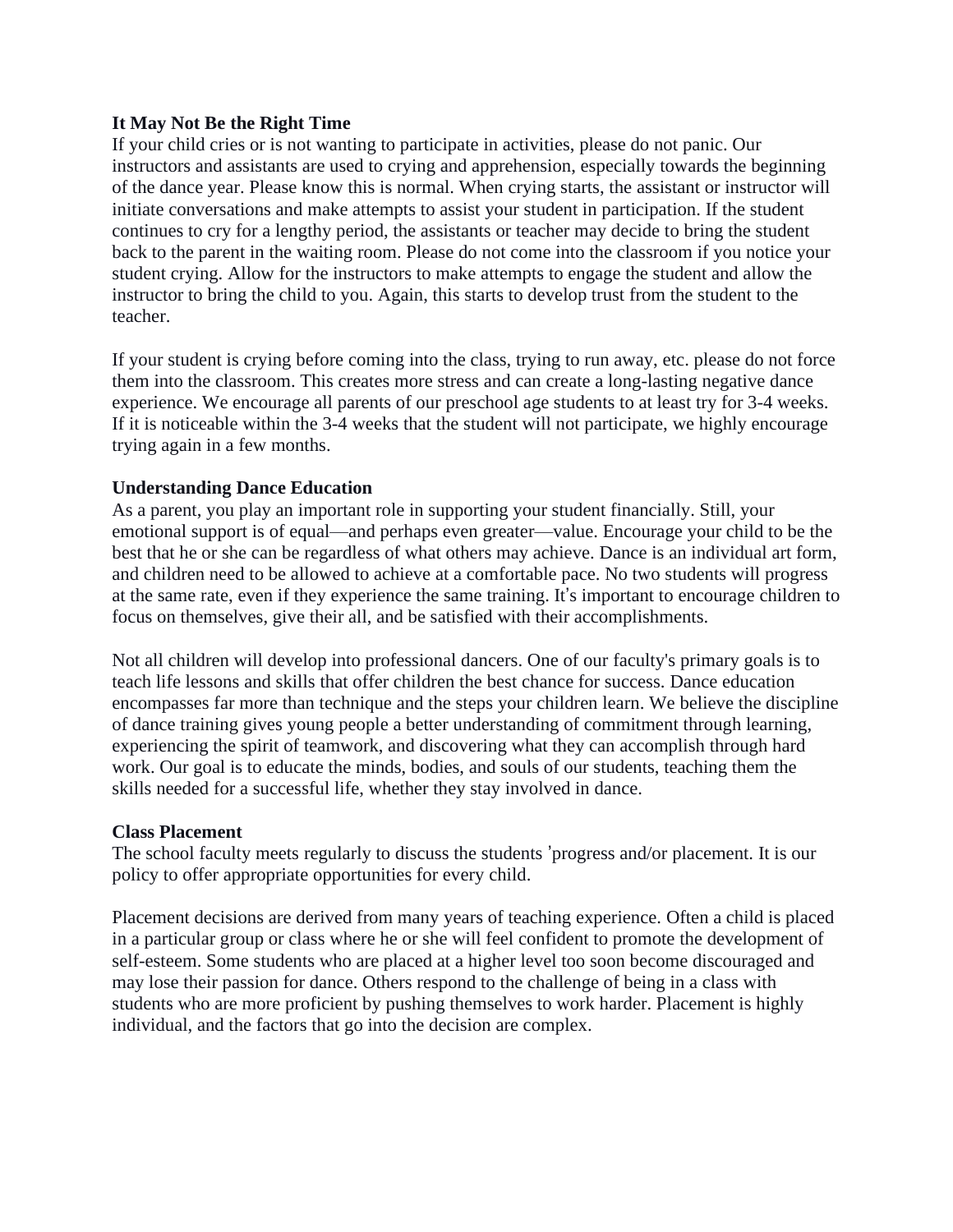## **Reporting an absence/tardiness**

We ask for all absences and tardiness to be reported through our or email [elitedanceinfo@att.net,](mailto:elitedanceinfo@att.net) telephone, or on our website elitedancevisalia.com . Please be sure to notify us at least 2 hours prior when possible.

# **Medical Information**

Parents must notify the director/and or teachers regarding children who use an inhaler or who may require medications during their time at Elite Dance Academy. It is also important to inform the director and/or teachers about your child's existing medical conditions or learning disabilities at the time of registration and throughout the school year. Our teachers are trained professionals who are eager to work with all children and personalities, and the more we know about your child, the better the dance experience will be for all involved. All information about our students is confidential.

# **Staying Informed**

We work hard to make the dance experience organized and fun. Keeping you informed is one of our primary goals. Please read all handouts and other school information we send out. If you have any questions regarding the information distributed, we encourage you to contact the front desk. We answer email daily during normal business hours, except on weekends/holidays.

# **Student and Parent Use of social media**

You DO NOT have permission to disclose any personal information of the director/owner, EDA staff and affiliates, other students or their families, or anything that is proprietary and/or confidential to them or EDA.

- DO NOT claim to be speaking on behalf of Elite Dance Academy.
- Never post anything that could compromise the self-esteem of students/families that attend EDA.
- If you post videos of class rehearsals, competitions, or events DO NOT post videos in their entirety; Elite Dance Academy owns the copyright to all choreographed pieces taught by EDA staff.
- Obey the law, including laws governing defamation, discrimination, harassment, cyberbullying, copyright, and fair use.
- Parents and students should never post any negative comments regarding EDA parents, students, or faculty as well as negative comments regarding other studios, teachers, and their students.

Anyone found in violation of this policy will be removed immediately. Parents, please monitor your student's social media.

# **Website, Facebook, Instagram, and the Elite App**

We are constantly updating our website. News, important parent, and student information, contact information, and more are available online 24 hours a day.

"Like" the Elite Dance Academy page on Facebook to receive daily updates on studio events. Please invite your family and friends to "like" our page. Please do not post questions on the studio's Facebook page. Instead, please email them to us directly.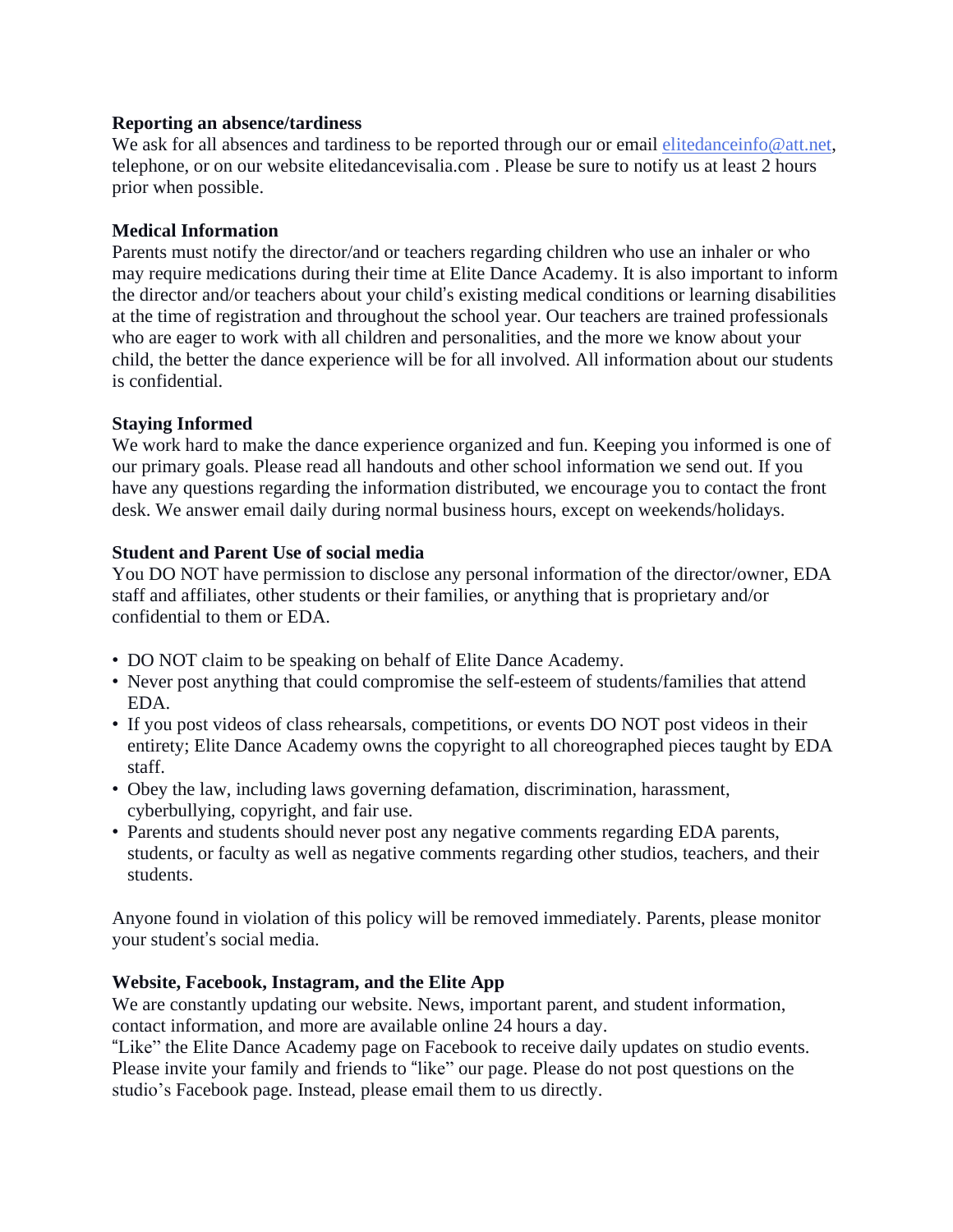# **Tuition**

**Please be advised that tuition is not calculated on the number of weeks/classes per month; therefore, tuition amounts remain the same each month regardless of missed class time due to student absences, holidays, seasonal breaks, canceled classes, etc. Tuition is averaged into 11 equal monthly payments for your convenience.** 

- There is a non-refundable registration fee of \$45 per student or \$55 per family for new students and for returning students \$35 per student or \$45 per family.
- EDA does not refund, or credit other student's account for tuition or registration fees.
- Registration fee and first month's tuition is due at time of registration.
- Tuition is due on the **FIRST** of every month, regardless of which Day of the week the student's class falls on. A Late Fee of \$20 will be applied to all payments received after the **SEVENTH** of the month. Dancers will **NOT** be allowed to attend classes if their tuition is not paid by the 10th of the month. Accounts 45 days Past Due will be turned over to a collection agency.
- Tuition will continue to be due until "Elite Dance Academy" receives a written drop notice 30 day in advance (the form is available at the front desk and on our website). You are still responsible for tuition during the 30-day notice. Please do not assume if students miss class for 30 days, they will automatically be dropped.
- Tuition and registration are **non-refundable**.
- Missed classes may be made up at a similar level within one month of the missed class. Only two makeups are allowed in any one month. Please check with the front desk to schedule a makeup.
- A service charge of \$35 is assessed for any returned checks.

# **Class Levels**

Dancer must be recommended age by September 1<sup>st.</sup>

Twinkle Babies- 18 months to 36 months

Tiny Tots- 2/3 yrs.

Twinkle Tots- 3 years old and 4-6year old's

Twinkle Stars - 6-8 years with no prior dance experience

Level I (8yrs  $\&$  up) – one or more years of dance all beginning students ages 10 years and up. Level II (12yrs  $\&$  up) – two-three solid years of dance training this level attends ballet at least once a week

Level III/IV (12yrs  $\&$  up) – 4-6 solid years of dance training; this level should attend at least one ballet classes and at least one jazz class a week. Pointe, higher-level classes, must get directors ' approval to participate.

*Twinkle Star Dance is a trademarked class curriculum that Elite Dance Academy is proprietary to using. Twinkle Star Dance has a structure that remains the same for each class. Young dancers find comfort and security in the repetition routines.*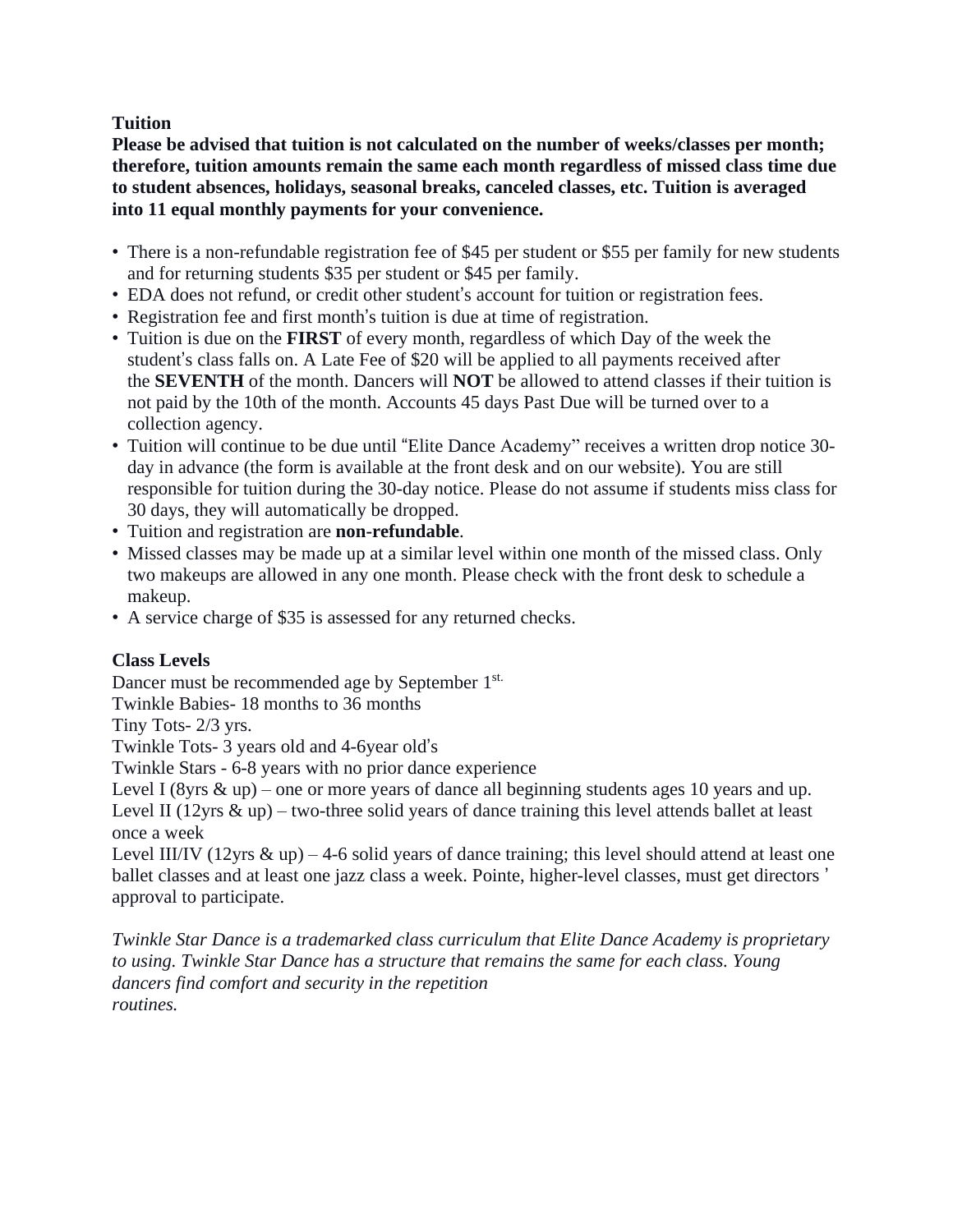# **Attendance**

Good attendance is imperative. Attendance is taken at the beginning of every class. Absences and tardiness can hold back an entire class. Dancers with excessive absences will be asked to drop the class(es). Please be on time to class and show respect to teachers and fellow dancers.

Every class begins with a warm-up. Warming up is one of the most important parts of the class. A good warm-up enables a dancer to stretch and execute dance moves with less of a chance of injury to the body. Hence if the dancer arrives late for class, they will not have the proper preparation to participate in the instructional portion of the class. The RISK OF INJURY is great. It only takes a second for an injury to occur and could take a lifetime to heal. We at "Elite Dance Academy" will not enable our students to take this risk. Therefore, **we will not allow anyone to dance if they arrive 10 minutes after the start of class.** We do expect them to watch the class and learn as much as they can. Parents, please help us educate our students and the people who bring them to class. It is not our intention to be unwilling to accommodate the students when emergencies arise; cars break down, someone has to work late, etc., but we strongly feel the risk of injury is too great to allow them to physically participate in a class without the proper warm-up, instruction, and cool down.

# **Injuries**

If a student sustains an injury that prevents them from participating in their dance class for more than three weeks, parents can provide a doctors 'note documenting the length of the absence and can request to have their student dropped from class(es) until they are able to return. *Tuition already paid will not be refunded or credited for a later date.*

## **Classroom Conduct**

Dance and discipline go hand in hand; discipline is about learning what commitment, dedication, and hard work are all about. Students showing disrespect to other students or teachers will not be tolerated. Excessive talking in class, not participating in classroom instruction, etc., is not acceptable.

- First offense: Students will be asked to sit and watch the class.
- Second offense: Students will be dismissed from class and/or note to parent.
- Third offense: A conference with parents and students.
- As a last alternative, students will be dismissed from school.

## **Termination of Enrollment**

In certain circumstances, when it is in the best interest of one or more students, it may be necessary for the school owner or director to terminate a student's enrollment. Every effort will be made to correct a problematic situation before terminating enrollment. Reasons for termination of enrollment include the following but not limited to:

- Disruptive or dangerous behavior by students or their parents
- Abuse of other children, staff, or property
- The inability of Elite Dance Academy to meet the child's needs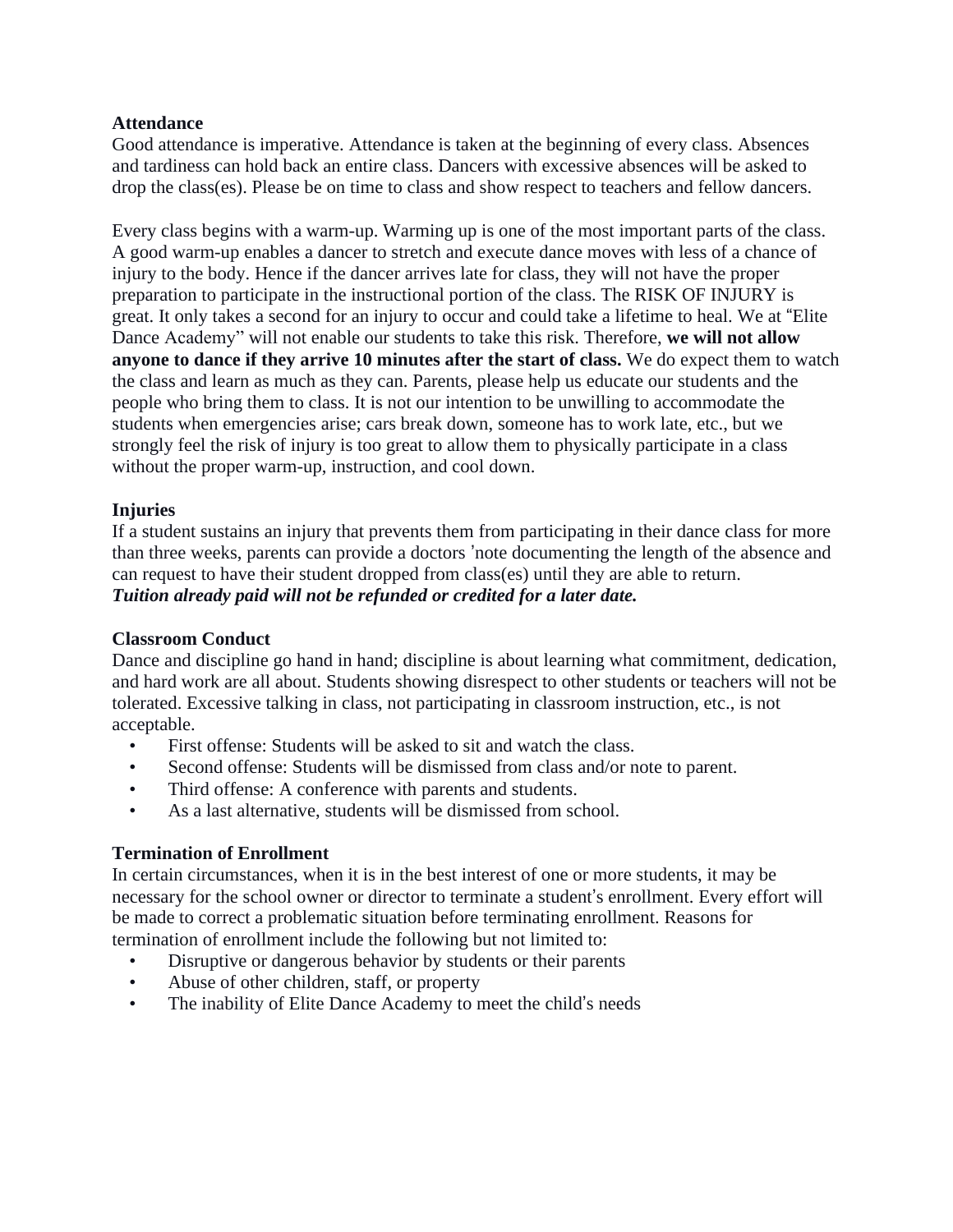# **Policies**

- Please have students use racks inside studios to store their belongings while in class.
- Please label all dance bags and shoes.
- We are not responsible for lost or stolen items.
- Anyone caught stealing will be dismissed from Elite Dance Academy.
- Absolutely NO Food or Drinks allowed in the waiting area or Dance Rooms. Gum is not allowed on-premises. Water is allowed in the dance room as long as it is in a sealed container, (ex. water bottle, thermos, etc.) Please put the trash and recycle it in appropriate areas. Keeping the studio clean is everyone's responsibility. Students and observers that violate these rules will be asked to leave the studio.
- No smoking allowed inside the building or within 500 feet of the entrance.
- Please pick up your student (es) on time. We cannot be responsible for children left unattended. Students who are not picked up within 10 minutes after class dismissal will be charged a fee of \$10 for every 15 minutes 'student is not picked up
- We are a HANDS-ON teaching facility and ask that all students always adhere to our dress code policy.
- Please view classes discreetly and for short periods of time so as not to distract the students. Periodically we will hold parent viewing weeks (check schedule for specific dates).
- Students with poor attendance will not be allowed to participate in the recital.
- Parking is available in front of the building. Please be respectful of our neighboring businesses by not using their spaces during their normal business hours.
- No refunds or credits of tuition or registration fees are given.
- Dance apparel is non-refundable. Leotards can be exchanged only if tags are still attached and within 7 days of purchase. Dance shoes can only be exchanged if there are no signs of wear on; this is at the sole discretion of EDA staff. Special orders are non-refundable and nonexchangeable.
- The use of the studio telephone is limited to emergencies only.
- Young children in the lobby area must always be supervised and are not free to run around the lobby, hallway, or classroom areas. There is no tag or chasing each other in the lobby.
- We reserve the right to refuse service to anyone.
- Parents and students should not enter the office space of the school; this includes the concession area. Please feel free to communicate at the front counter. If it is a sensitive issue, please advise us so we can ensure the privacy of those involved.
- Parents and students should never interrupt a class in session for any reason. If an issue arises and you need your student prior to the class is over, let the front desk know, and we will be happy to get your student for you.
- No cell phones, iPad's, iPod's, or computers may be used during class time. (This means no emailing, Internet use, or text messaging.) No charging of phones in dance rooms allowed. Students should place all phones in their dance bags, making sure that they are on silent. EDA staff reserves the right to take a student's cell phone and return at the end of the night.
- Students and parents are restricted from contacting staff directly by phone, text messages, Facebook, Instagram etc. All communication must go through the Elite Dance Academy office or emails.
- Never speak negatively about teachers, students, or parents from other schools.
- All students must always show respect for their teachers. Inappropriate behavior could result in dismissal from the school.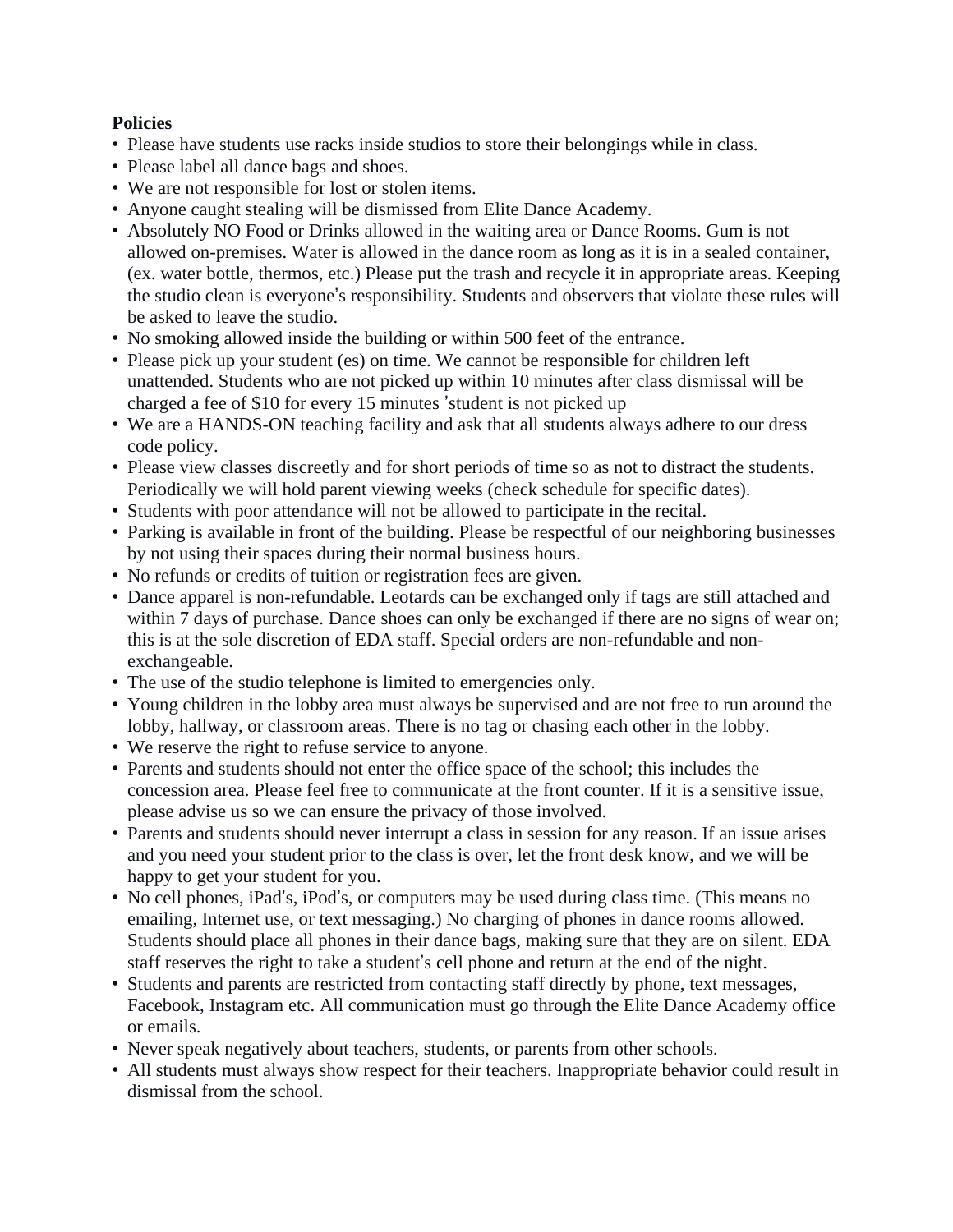## **Special in Studio Events:**

## **Bring-a-Friend Week**

- **•** "Bring-a-Friend Week." Students may bring a friend (similar in age is preferred to ensure friend is able to attend the same class) to dance class to experience a fun class designed for them and their guests. Student's friends attend class free of charge during this week. Make sure to bring a completed waiver to class.
	- **• September 27th -September 30th**
	- **November 8<sup>th</sup> -November 11<sup>th</sup>**
	- **• January 17th – January 21st**

# **Parent Observation Weeks**

- **•** Parent Observation weeks are a time parents are invited into the last 10 minutes of their student's class(es). This is a great time to see the progress your dance has made this year.
	- **• October 25th -October 29th**
	- **• November 15th – November 18th**
	- **• December 13th -December 16th**

*\*Bring a friend and parent observation weeks are subject to change or cancel based on COVID-19\**

# **Lost and Found**

Please mark all dancewear, shoes, and personal items with your child's name. We will make every effort to locate and return lost items; however, we cannot be responsible for any items that your child brings to class. If your child loses an item, please be sure to check the lost and found bucket. Items not claimed in 30 days, will be donated to Goodwill.

## **Makeup Classes**

Students who miss a class will have the opportunity to make it up with another similar class. Makeup classes should be used for classes students missed due to an illness, school event, family emergency, etc. not because they did not want to come to class. Please check with the office to determine the best makeup class for your child. No makeups are allowed after April 4, 2022.

## **Illness and COVID-19**

We understand that illnesses happen, so when they do, please contact the front desk advising us that your student will be absent. Colds, flu, and other contagious diseases occur frequently and spread easily among children.

# Parents will be asked to acknowledge the following:

*I understand that to enter the studio premises, my child must be free from COVID-19 symptoms. If, during the day, any of the following symptoms appear, my child will be separated from the* rest of the people in the studio. I will be contacted, and my child MUST be picked in 15 minutes.

*I understand should there be a spike in COVID-19, or any other pandemic arises, and we are forced into SIP situation again, all classes will continue virtually. Tuition will remain the same for any amount of time spent doing virtual classes. I understand that to enter the studio premises,*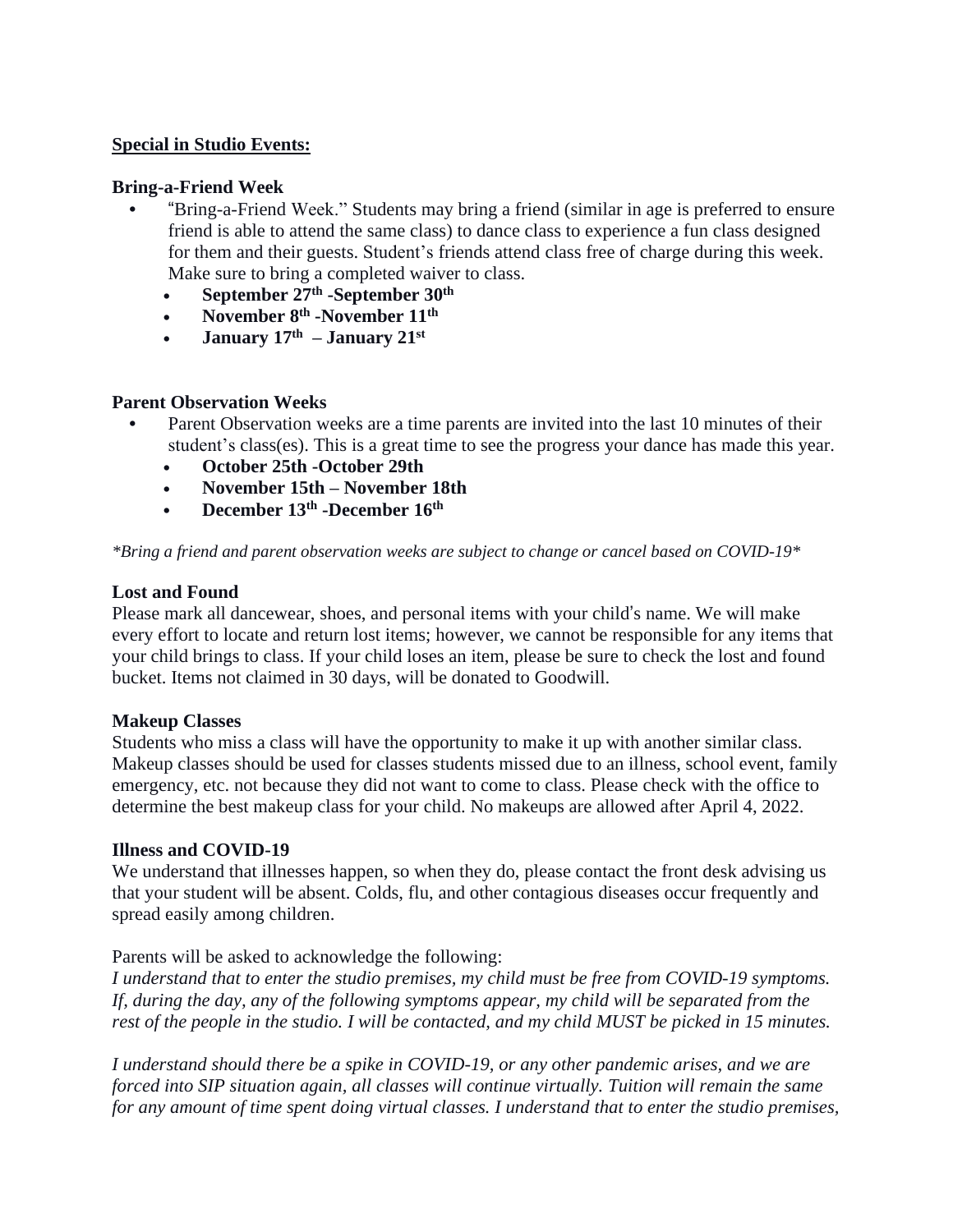*my child must be free from COVID-19 symptoms. If, during the day, any of the following* symptoms appear, my child will be separated from the rest of the people in the studio. I will be *contacted, and my child MUST be picked in 15 minutes.*

If these symptoms or other conditions are observed in your child during a class, you will be called to pick up your child within 15 minutes. When your child has a fever, please keep him/her at home until the temperature returns to normal for a minimal of 24 hours without medication prior to returning to class. Any other symptoms must have no signs for 72 hours.

# **Symptoms include**

- Fever of 100.4 degrees Fahrenheit or higher
- Dry Cough
- Shortness of Breath
- Chills
- Loss of Taste or smell
- Sore Throat
- Muscle Aches
- Nasal discharge that is green or yellow or Eyes that are pink, burning, itching, or producing discharge
- Diarrhea or vomiting
- Complaints of ear pain

# **Recital**

The recital date is TBD. Classes not participating in the recital are ballet barre, and ACRO classes, and any other classes as determined by the Studio Director. Some classes may be combined with similar styles. Please ask at the front desk if you have any questions regarding which classes will participate in the recital. Some classes may be combined due to class size. Attendance in regular classes is imperative.

*Students with poor attendance will not be allowed to participate. Recital Fees and Costumes fees are non-refundable. There is a costume fee of \$95 per costume per student. Costumes will* not be ordered unless a costume fee is paid by the due date. Costume balances not paid in full *will be charged as a late payment of \$20 per costume.*

No substitutions or exchanges of tickets if they are lost or stolen. Recital tickets will be purchased through online ticket sales only. A recital fee is charged per student and will be due in March . This fee is non-refundable. Recital fees help provide theatre rental, insurance for students, staff wages, theater technicians, props, and any other expenses related to putting on a safe and entertaining recital.

Late costume orders, *costumes ordered after the initial costume order* has been placed, will be charged an extra \$25 plus any rush shipping charges needed to get the costume in on time for the recital. Also, late orders cannot be guaranteed to arrive prior to picture day. All late orders will be at the discretion of the Studio Director, and additional fees may apply.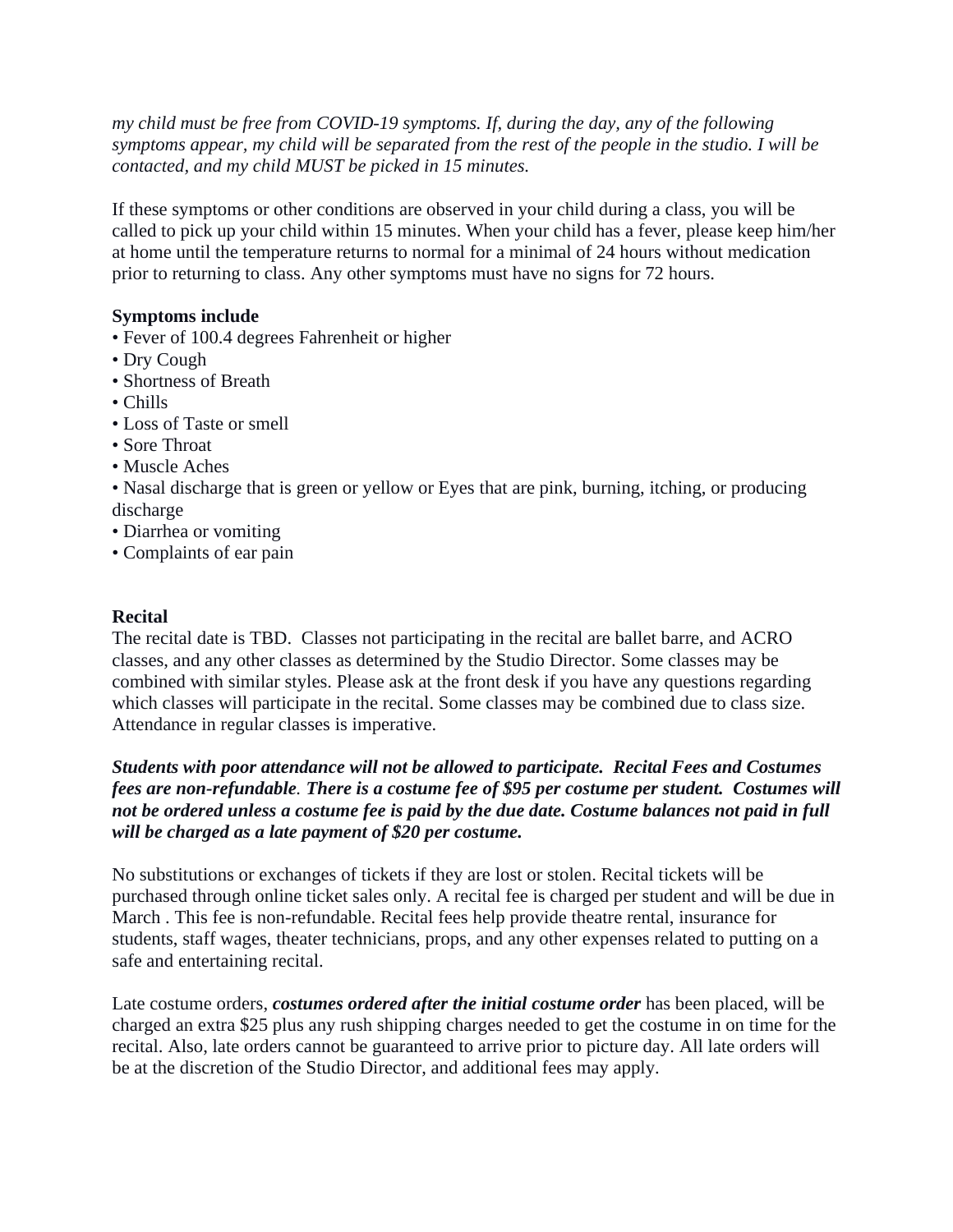Costumes must be picked up by June 9<sup>th</sup> after this date costumes become the property of Elite Dance Academy. Costumes will be tried on during dancers 'class; however, parents are not invited in, unless asked by studio director or instructors. This process is for the studio to ensure a proper fit for each dancer. Costumes cannot be released until the account balance is paid in full, including current months 'tuition. *NO EXCEPTIONS*! **Students must attend picture day, all rehearsals, tech rehearsal, dress rehearsal, and all performances.** There will be a minimum of three shows. Additional shows may be added if warranted.

# **Recital Picture Day**

Class and individual pictures will be taken at the studio. All dancers participating in the recital must attend picture day and be in the group photo. The photo will be displayed in the theatre during the recital and in the studio afterward. Purchasing of photos is optional, and the photographer determines the cost. Picture day date TBD.

## **Recital Advertisements**

We produce a high-quality slide show, which includes business ads, well wishes, etc. Ads will be due in early May. Look for pricing and layout details in the spring, along with special prizes awarding free tuition, registration, costumes, and much more.

# **Shop Revolution Dancewear: <https://www.shopnimbly.com/EliteDanceVisalia>**



**Discount Dance Supply: <https://www.discountdance.com/>**